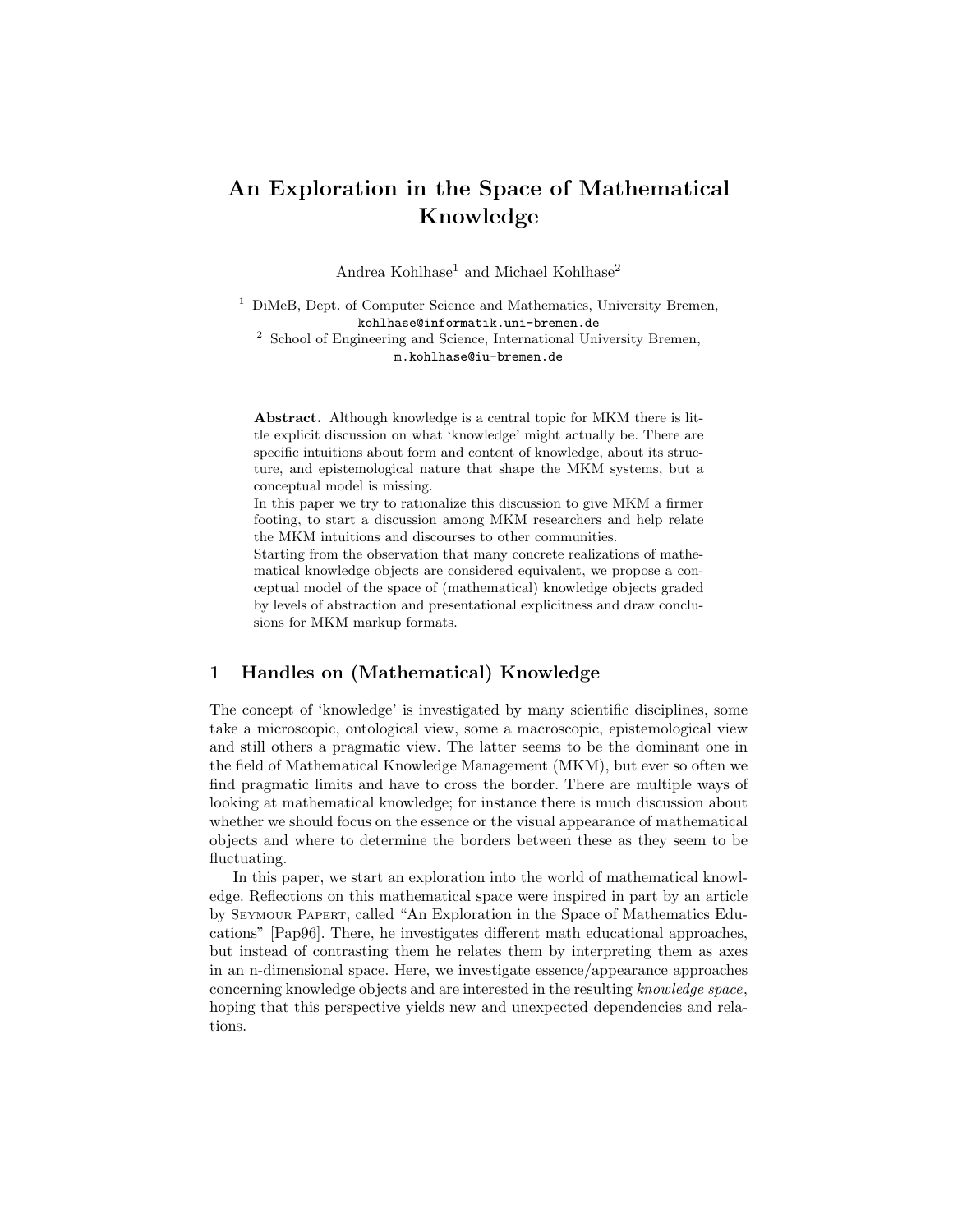## 1.1 Knowledge and Context

Information theory assumes that the fundamental concepts of data, information, and knowledge are not interchangeable concepts. In particular, the transitive combination of "Lots of available data" and "Information are good data" and "Knowledge is created with information" readily accepted in the Internet Bubble cannot be held.

As data are visually accessible, we need to consider yet another concept: a 'glyph' is an arrangement of pixels on a screen (or dots of ink on a sheet of paper) into a recognizable shape. In contrast to the usage of data (which contain something even if we don't know what), the usage of 'glyphs' emphasizes the pure presentation of a single character without any underlying semantics. In order to close in on 'knowledge', we want to take a closer look at the meaning of glyphs, data, and information and their relationships and differences based on an established knowledge management model. PROBST ET AL. (see [PRR97]) posit that glyphs, data, information, and last but not least knowledge can be seen as stages of a pipeline that is shown in Figure 1.



Fig. 1. From Mere Glyphs To Valuable Knowledge

In particular, glyphs are just a set of characters or symbols like  $\{0,9,5;\}$ without any structure. A first set of rules imposed on the glyphs — the syntax — yields data which can be handled by machines. For obtaining meaning from such data we still need another component: the context. Usually, we discern data from information by viewing information as data with a message or data with an intention. Davenport and Prusak think of information "as data that makes a difference" [DP98]. Data becomes information if a user can interpret the data in regard to a specific goal (or a local context) e.g. using the string '0,95' as number in an equation concerning exchange rates in our example. In contrast, information becomes knowledge, if a user can interpret the information in regard to a global context like understanding the exchange rate equation in the area of specific market behavior with respect to change of exchange rates.

## 1.2 Communities of Practice as Knowledge Context

We described in Section 1.1 how knowledge in the field of Knowledge Management is dealt with. In 1991, Brown and Duguin investigated more closely the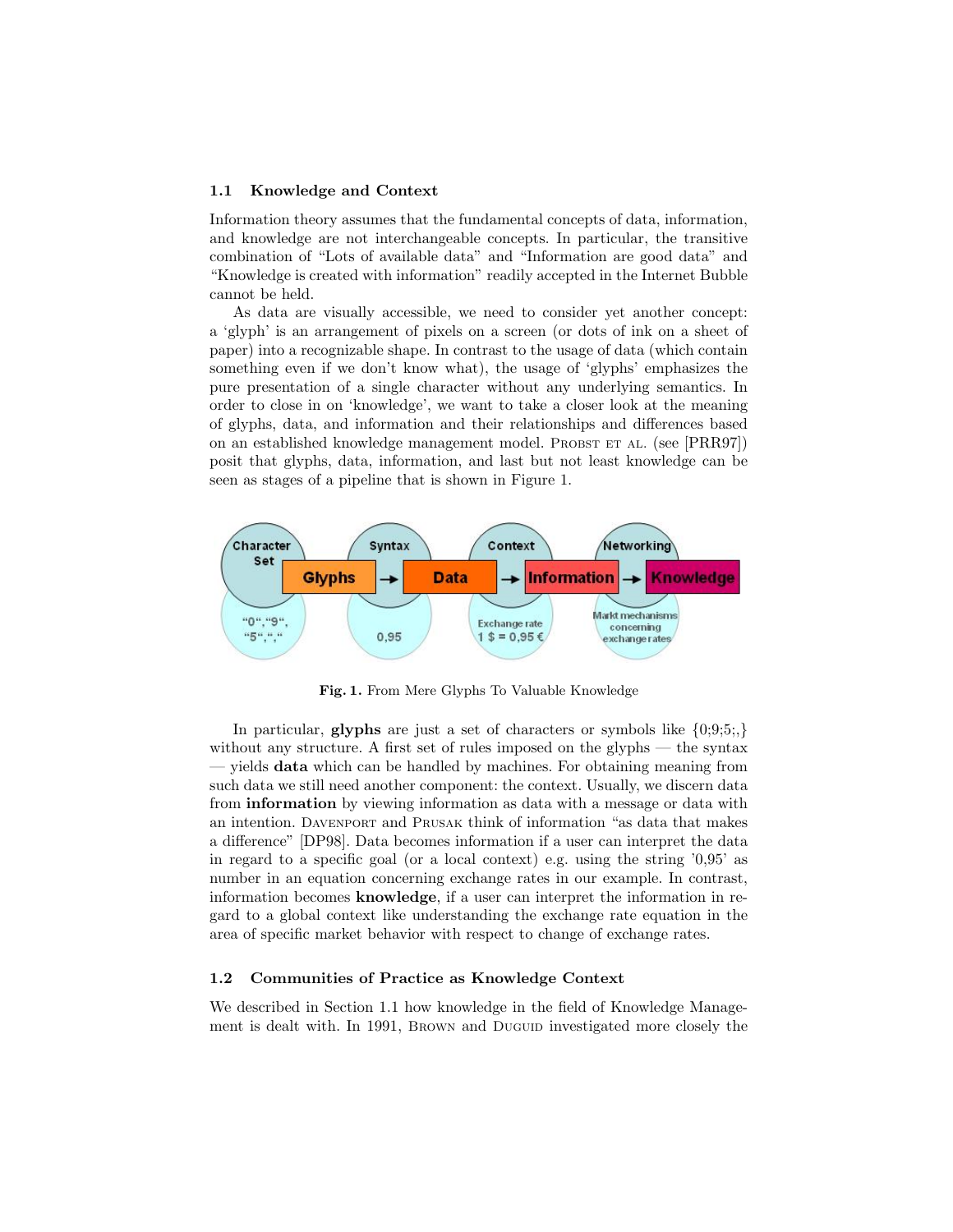global context which transforms information into knowledge (see "The Social Life of Information" [BD00]). In [BD91] they identify Lave and WENGER's influential concept of "Community of Practice" [LW91, p. 98] as the *social life of* information, i.e. they link Communities of Practice with organizational learning and hence with knowledge. A Community of Practice (CoP) is

"a group of people (e.g. professionals) informally bound to one another through exposure to a common class of problems, common pursuit of solutions, and thereby themselves embodying a store of knowledge." [WMS02]

In mathematical terms, scientific groups can only build a CoP if their members agree on the validity of certain equivalence relations (which we will call "substance equivalences" in 2.1).

CoPs are considered as the locus of knowledge as opposed to the learner's mind. The process of obtaining knowledge (learning) is described as "a process that takes place in a participation framework" [LW91, p. 14] where "participation is always based on situated negotiation and renegotiation of meaning in the world" [LW91, p. 51]. So far, the assignment of meaning is done in MKM via semantic annotations, but the necessary agreement on CoP-dependent substance equivalences are not yet paid attention to, even though they seem to play a decisive role in the Mathematical Knowledge Space.

#### 1.3 The Pragmatics of Mathematical Knowledge

In order to make knowledge amenable to management, it has to be 'captured'. More specifically, it has to be reified, so that it can be stored, transfered, or retrieved as knowledge object. But even if we set aside for the moment the problem of explicit and implicit (tacit) knowledge that is well-studied in learning theories, we have to look at the relationship between a knowledge object and the represented knowledge itself. Therefore, we need to look at the question what knowledge is made of and whether or what part of it 'exists'. We focus on the philosophy of Mathematics that is concerned with this question and find that it has occupied many famous people like Carnap, Bernays, Benacerraf, or Putnam (see for example "The existence of mathematical objects" in [BP64, pp. 241-311]). An important distinction in this consideration is the one of substance and **accidence**<sup>3</sup>. Substance is the unchanging essence of an object, whereas accidence is the object's appearance. These terms form a *dialectic pair*: even though an object's substance and appearance can be differentiated, they are inseparable, they form a unity, so that one cannot think of one without the other. The question whether a knowledge object (especially a mathematical object) exists in "being' or 'thinking' " [Isr79, 7] is mostly irrelevant to mathematicians as long as it can be described. Its answer depends on a person's underlying ontological belief (see for example BENACERRAF's essay "What numbers could not be" [BP64, pp. 272-295]). But in real life, mathematicians are pragmatists, they use abstract

<sup>&</sup>lt;sup>3</sup> This distinction was used by Kant, there are many similar ones, including: essence/appearance (Hegel), matter/form (Aristoteles), content/form (MKM).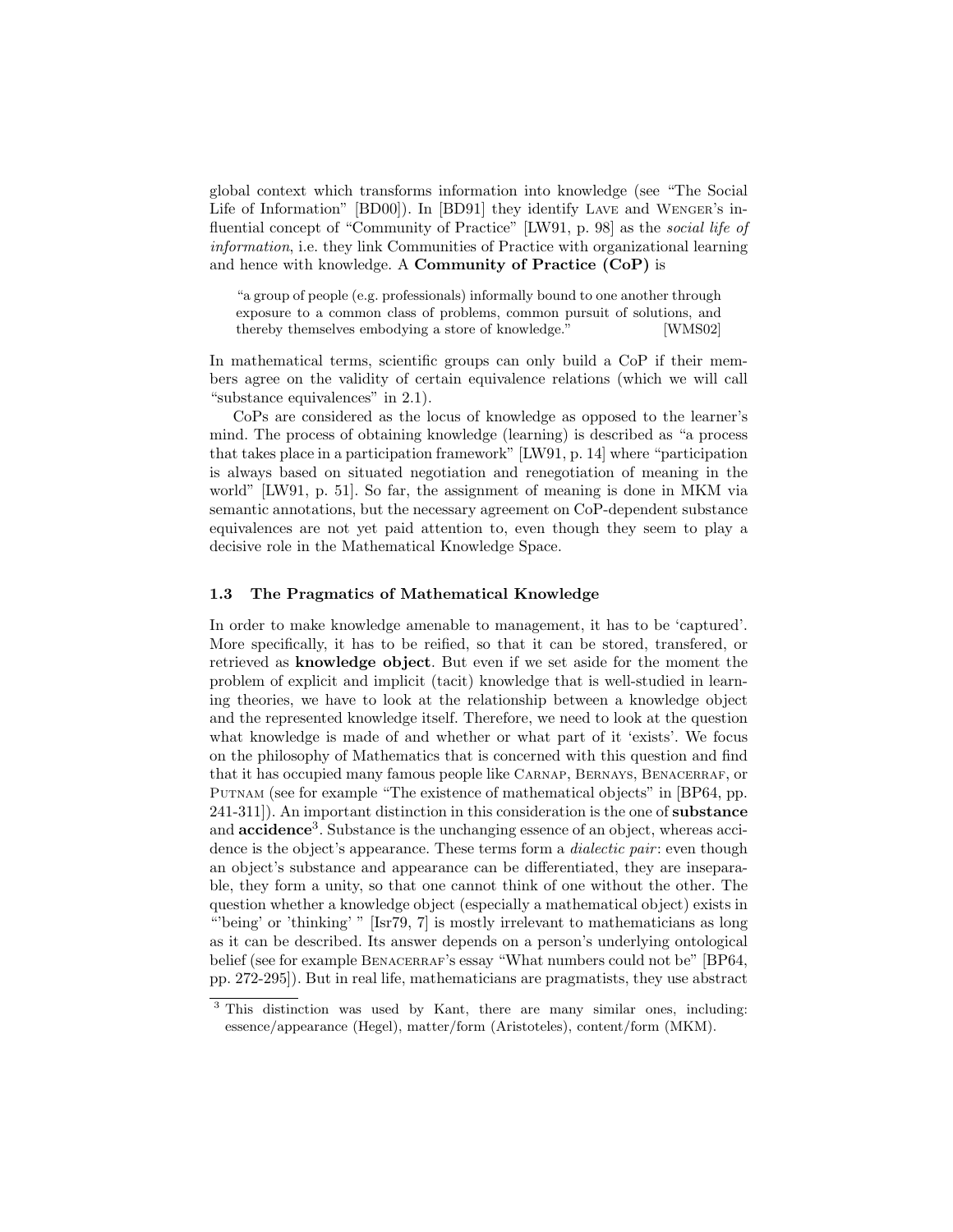objects independent from their existence. Analogously, epistemological issues are pragmatically ignored by (most) MKM systems.

However, the differentiation between content and form found its way into the general MKM discourse. It is consensus in MKM that for a mathematical object we can distinguish its form from its content and express both aspects in markup systems. For instance, the MATHML format  $[ABC^+03]$  has two sub-languages: presentation-MathML describes the two-dimensional layout in an expression like  $\sqrt[3]{x+2}$ , and *content*-MATHML, which can express its functional structure as the application of the cubic root function to a sum with the variable  $x$  and the number 2.

In general, it could be argued, that it makes no difference whether we take the symbol  $\mathbb{R}^n$  for the real numbers or maybe simply  $\mathbb{R}^n$ . We could just call it "different notation". But do you really believe that your personal selection of symbols is a matter of accident? Especially mathematicians do take great care in this selection out of coherence and consistence reasons [Hei00], but also because they know that different presentations and conceptualizations do have different associations and they make pragmatic use of it. In philosophic terms, we might call this the dialectic character of the substance/accidence aspects of a knowledge object. In many cases, the choice of conceptualization and presentation can make the difference whether a problem is solvable at all; see e.g. [Rob91] for a collection of striking examples.

In the following, if we use the pair substance/accidence we want to stress the different perspectives one can take looking at objects. This view is concerned with the relevance and the timeliness of the respective objects. In contrast, if we look at concrete objects, i.e. manifestations of knowledge, we can speak of their content and form. Here, we can think of content and form as the object's constitutive elements. They give rise to a knowledge space spanned by substance and accidence, inhabited by knowledge objects with certain "content and form coordinates".

# 2 A Conceptual Model for Knowledge Spaces

The fundamental observation is that knowledge can only be observed or communicated, if it is in a concrete form, e.g. written down in a book or uttered by a colleague or teacher. For this realization — which we can consider as knowledge  $object$  — a lot of conceptual and presentational aspects have to be fixed. Some seem to contribute to the meaning of the object, while others are thought of as rather personal choices like the page size of the book that contains the knowledge. In this section, we have a closer look at what the mathematical community deems substantial, yielding substance of knowledge as the totality of traits (which can be modeled as equivalence classes) that constitute the meaning.

We will use the following group definitions as a running example in this paper. It is well-known that groups can alternatively be described in two ways: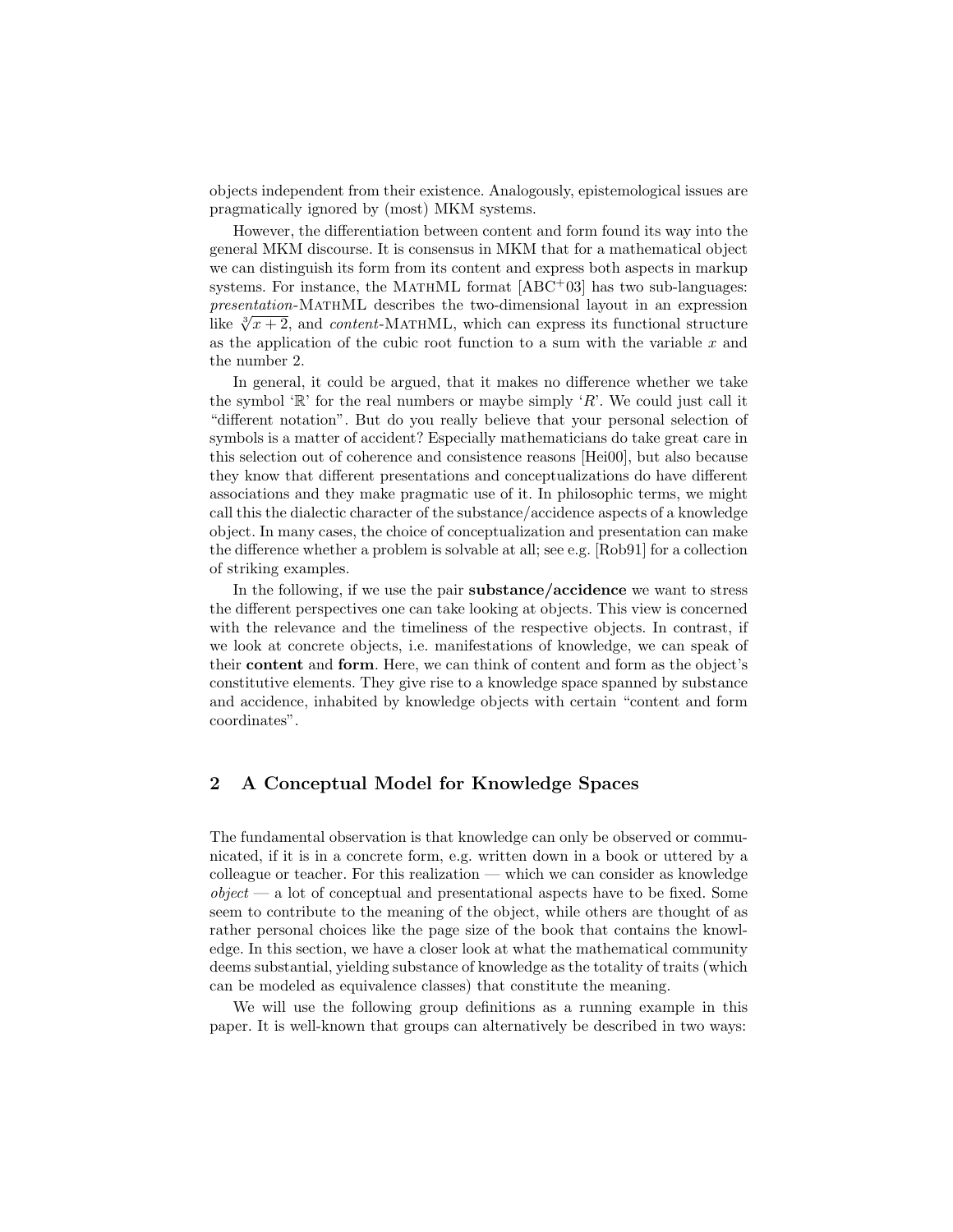- **Definition 1** [KM79] A group<sub>1</sub> is a set G together with an associative binary operation  $\circ: G \times G \to G$ , such that there is a unit element e for  $\circ$  in G, and all elements have inverses.
- **Definition 2** [Hal59] A group<sub>2</sub> is a set G, together with a (not necessarily associative) binary operation /:  $G \times G \rightarrow G$ , such that  $a/a = b/b$ ,  $a/(b/b) =$  $a, (a/a)/(b/c) = c/b,$  and  $(a/c)/(b/c) = a/b$  for all  $a, b, c \in G$ .

For any group<sub>1</sub>  $(G, \circ)$ , we can define a binary operation  $\int_{\circ}$  by  $a/\circ b := a \circ b^{-1}$ that shows that  $(G, \zeta)$  is a group<sub>2</sub>, and vice versa (using  $a \circ b = a/b^{-1}$  with  $b^{-1}$ : =  $((b/b)/b)$ ). So we see that the two definitions are isomorphic (which we could capture as a structure  $\mathcal{G} = (G, \circ, e, \cdot^{-1}, \sqrt{0}) = (G, \circ, a/a, \sqrt{1}, \sqrt{0})$ ; see [CS98] for a formal account). In Mathematics it is usual to represent a structure like a group simply as the pair  $G_1:=(G,\circ)$  or a pair  $G_2:=(G,\!/),$  since in a group<sub>1</sub> the unit e and the inverse operation  $\cdot^{-1}$  are uniquely determined by G and ∘ (and similarly for a group<sub>2</sub>). So, we can view  $G$  as the substance of group and  $G_1$  and  $\mathcal{G}_2$  as its accidences.

Mathematicians frequently speak of  $\mathcal{G}_1$  and  $\mathcal{G}_2$  as different representations. Note, that there often is a mix-up between the terms 'presentation' and 'representation'. Principally, 'presentation' is used to describe an explicit realization whereas 'representation' is used to describe an implicit formalization<sup>4</sup>. In the example, instead of the usage of the symbols  $\{(G, \circ); e; \cdot^{-1}\}\$  just as well the symbols  $\{\langle S, +\rangle : 1; -\}$  respectively could have been used in the presentation. In order to avoid confusions and for the purposes of the discussion in this paper we prefer to phrase these representations as "conceptualizations" to mark them off their "presentations". The term 'representation' is therefore freed and serves as superordinated expression for conceptualizations as well as presentations.

#### 2.1 Substance Equivalence

In Mathematics and in the natural sciences it is customary to consider presentational aspects like the (natural) language to be irrelevant for the meaning of a mathematical text. In this view, any document can be translated to any natural language without loss of meaning. As we have seen in the groups example above, Mathematics knows an even stronger equality notion — isomorphism. These distinct notions of equality of representations give rise to equivalence relations like  $=$ <sub>lang</sub> or  $=$ <sub>log</sub> which we will call **substance equivalences**.

In particular, we can consider the relationship model of  $G$  as knowledge reification along equivalence relations (Figure 2). The oval nodes are knowledge objects, whereas the various edges in the triangular graph signify the relations

<sup>&</sup>lt;sup>4</sup> In German, this connection is exemplified in the language itself: presentation translates to 'Darstellung' whereas representation translates to 'Darstellungsweise', i.e. the mode of presentation. This corresponds to the frequent usage of the term 'presentation' in combination with the preposition 'for' in contrast to 'representation'-usage concentrating on the 'of'-object. In other words, presentation is targeted with respect to the potential audience, whereas representation is focused on the content and its structure.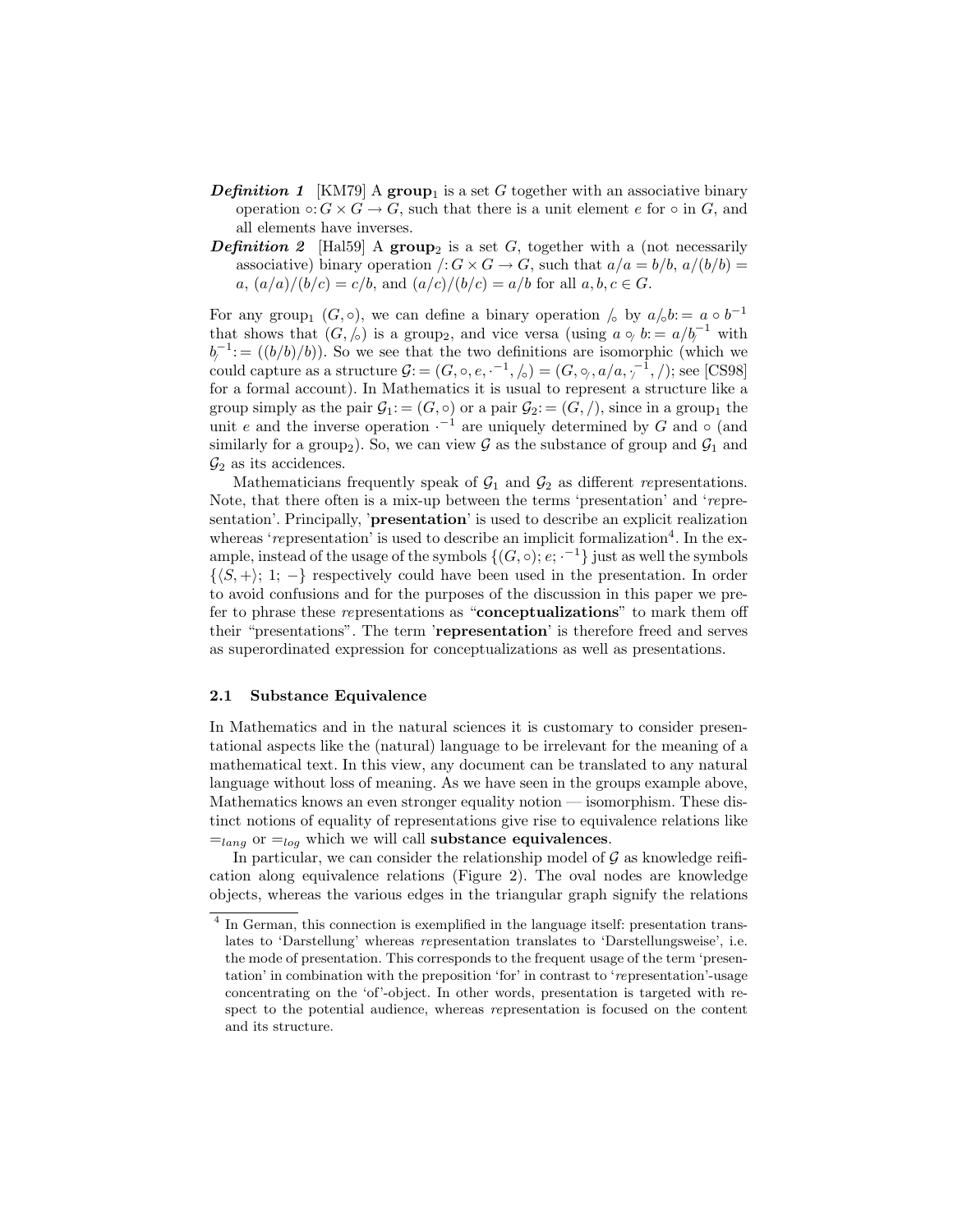

Fig. 2. Knowledge Reification in Mathematics

between the objects. Starting the description in a bottom-up way from right to left, the nodes  $\mathcal{G}^{i,*}$  where  $*\in\{e,g\}$  and  $1\leq i\leq 2$  stand for concrete variants of Definition group<sub>i</sub> in English  $(e)$  and German  $(g)$ . As Mathematics considers translations between natural languages to be meaning-preserving, these are considered to be "conceptually equal" (see the dotted line between them). This allows us to obtain the knowledge objects  $\mathcal{G}^i$  for the two conceptualizations of groups discussed above, which we model as the equivalence classes of  $\mathcal{G}^{i,*}$ :  $\mathcal{G}^{i} = [\mathcal{G}^{i,e}]_{=_{lang}} = [\mathcal{G}^{i,g}]_{=_{lang}}$ . These are logically equivalent, so they give rise to another knowledge object given as the equivalence class of all logically equivalent conceptualizations of groups, which we denote with  $\mathcal{G} = [\mathcal{G}^1]_{=_{log}}^5$  (that corresponds to the structure  $G$  above).

We can see the diagram in Figure 2 as a visualization of the passage from implicitly represented knowledge objects on the left to explicitly presented ones on the right, making representation choices along the way.

## 2.2 Substance Equivalences and MKMarkup Formats

The substance equivalences we discussed above are generally accepted in Mathematics. If we look at other disciplines, e.g. in the Arts or Humanities, the assumption that representations can be translated without loss of substance would be highly controversial; there are literary texts (e.g. poems) that are considered "un-translatable". Hence, the diagram in Figure 2 would look completely different for e.g. literary science<sup>6</sup>. As Communities of Practice are marked by their collective value judgments about knowledge, we argue that substance equivalences are the defining characteristics of CoPs. Moreover, we have to assume that at least some are (implicitly) inscribed into the representation formats used by a CoP. But exactly how are the mathematical substance equivalences inscribed

<sup>&</sup>lt;sup>5</sup> Note, that the equivalence class construction of  $\mathcal G$  is independent of the order of intermediate layers, i.e. the equivalence relations commute and therefore it is done modulo the transitive closure of  $=_{log} \cup =_{lang}$ .

 $6$  We suspect that it would be a left-right-inverted (dual) version of the triangle for Mathematics, but leave the investigation of this to further research.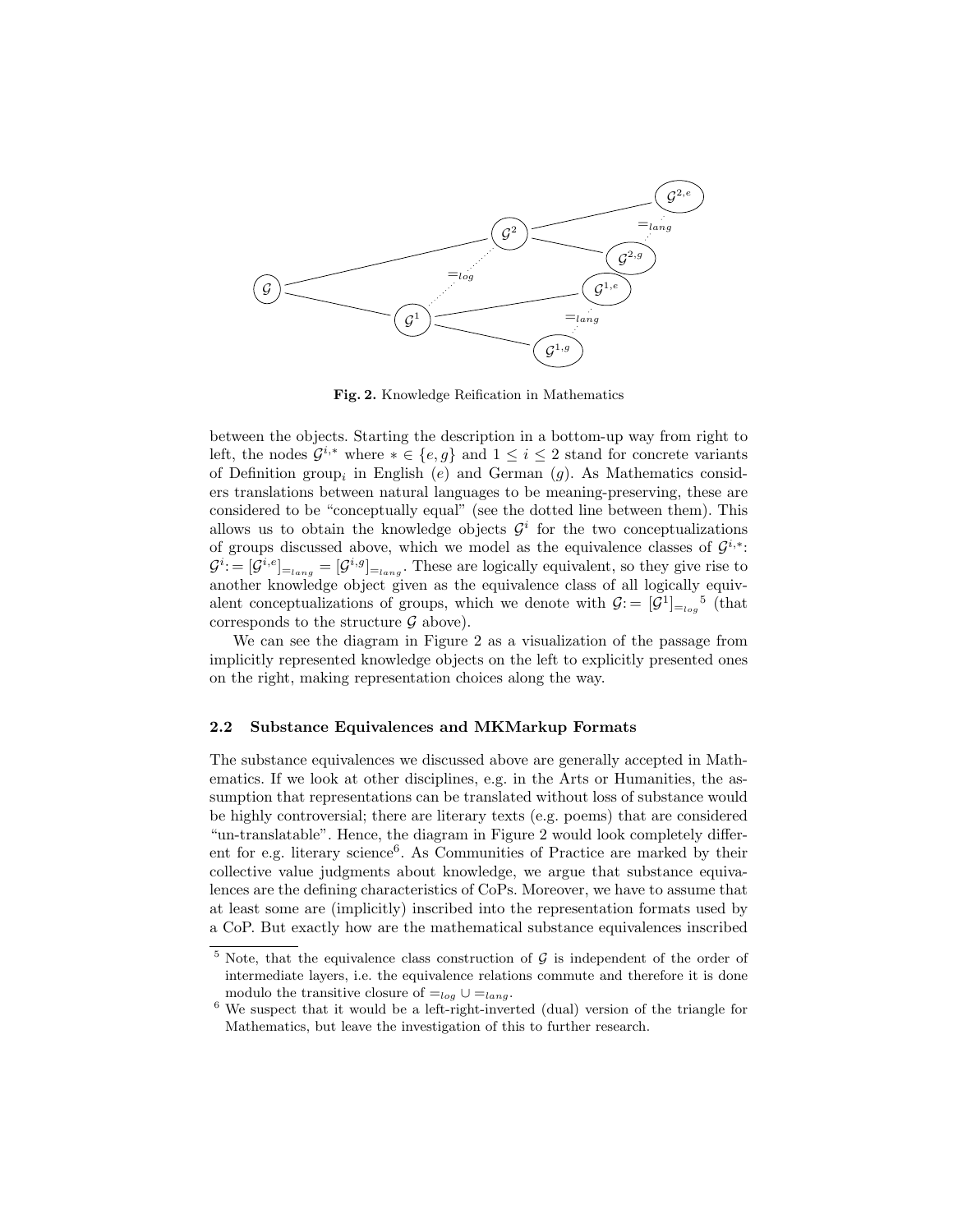into the MKM formats? We differentiate between the well-known formula, statement, and theory level of mathematical knowledge objects and give examples in several MKMarkup formats.

We will start our analysis with the simplest case: the *formula level* and have a look at various MKM formats. In TEX/LATEX, we can specify the exact sizes, colors, or fonts of the glyphs that make up the two-dimensional layout of a mathematical formula. Since we are given handles how to specify all these, we have to assume that these parameters matter, and therefore that the format does not inscribe equivalence of formulae where the glyphs differ in size, color, or font. In presentation MathML, the specification of these traits is not possible in the prime vocabulary, but relegated to a CSS style system (which allows the specifications to be overridden in the client by standard means) which we take as a hint that stronger substance equivalences are in effect than in  $T_{F}X/F_{F}X$ . OPENMATH  $[BCC+04]$  is of course the most radical in the substance equalities it assumes. It is impossible to specify the presentation of an OpenMath object, as this format is geared towards communication of mathematical objects between systems. Communication with humans will be done via OPENMATH editors and presentation systems; which are free to choose any presentation suitable. Obviously, any two presentational variants e.g.  $\binom{n}{k}$ ,  $n^{\overline{C}^k}$ ,  $C_k^n$ , and  $C_n^k$  are substance equivalent, since they all mean the same:  $\frac{n!}{k!(n-k)!}$  (see [Koh05b] for a discussion).

At the level of mathematical statements, where e.g. our groups example is located, things are more complicated. We have already seen that, here, issues like the (natural) language employed in a definition, or the conceptualization play a major role. This leads us to another way, in which substance equivalences can be inscribed into MKMarkup formats. For instance, our own OMDoc format [Koh05a] has an explicit concept of language variants e.g. in the definition element (which represents a definition such as the one for  $\text{group}_1$ ): it can incorporate a multilingual collection of CMP elements that contain definitional text fragments that are explicitly considered language variants of each other. So, the substance equivalence  $=_{lang}$  from our example in Figure 2 is inscribed into OM-Doc. We can see that the substance equivalence  $=_{log}$  is inscribed into OMDoc as well. It is provided by the alternative element, which in our example would allow to phrase the definition of group<sub>2</sub> as an alternative definition to group<sub>1</sub> as long as we have proofs for the equivalence. In this situation, OMDoc only provides one concept for a group, a clear sign that  $=_{log}$  is assumed in OMDoc.

At the level of theories, OMDoc has still another way of inscribing substance equalities into the format as it supports theory morphisms, i.e. structures that allow to prove that one theory is included in (or even isomorphic to) another modulo a variety of translations. In particular, isomorphic theories are considered as logically interchangeable (even if they are pragmatically different), another materialization of  $=_{log}$ .

#### 2.3 The Conceptual Model of MKS

We will now take a look at how the reified knowledge (text fragments marked up in an MKM format) fit into a conceptual model of the Mathematical Knowl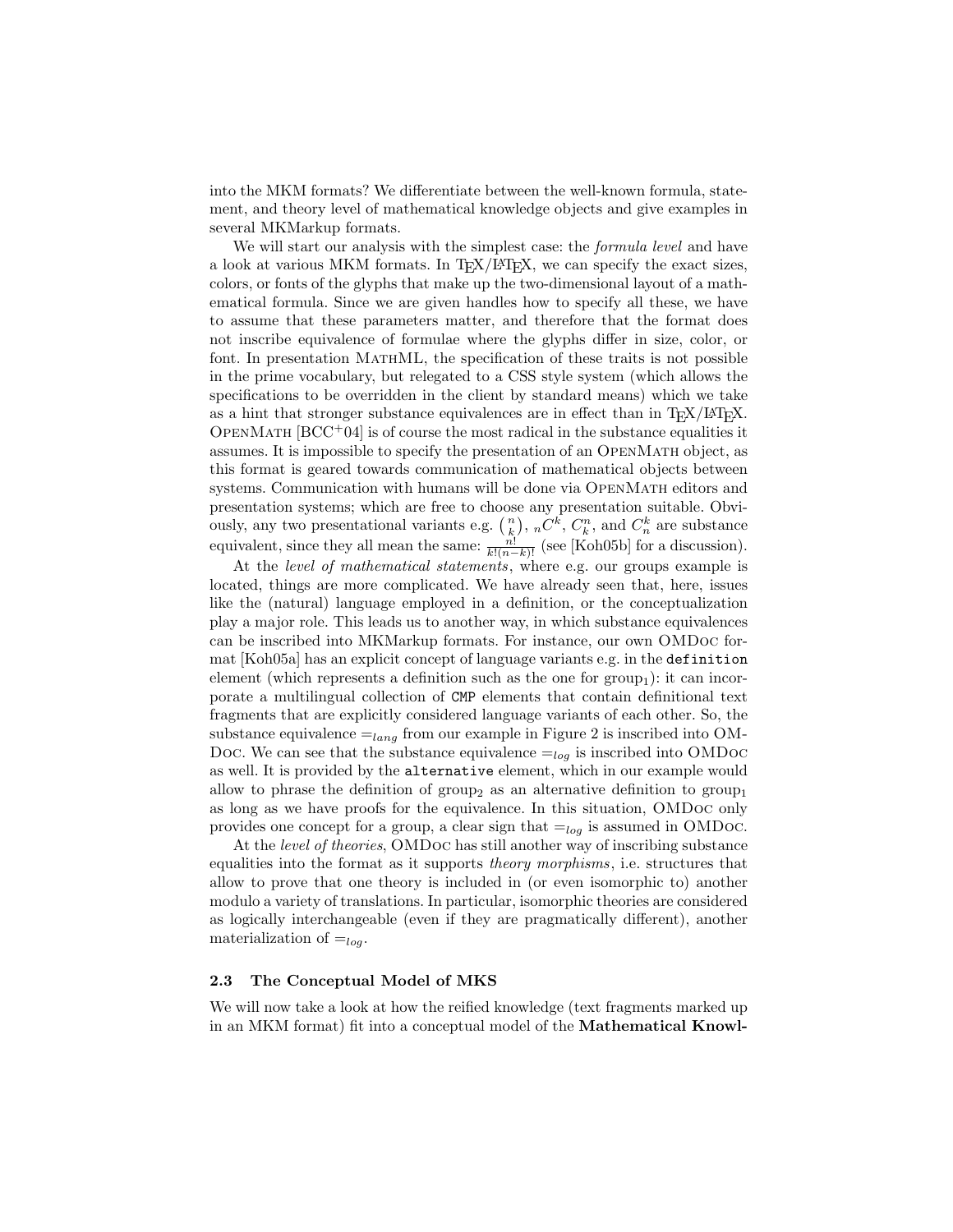edge Space (MKS). We develop the intuition for MKS by constructing the MKS for groups. Its generalization we leave to the gentle reader.

It is a central observation, that — even though we may actually want to write down an abstract object like  $\mathcal{G}^1$  or even  $\mathcal{G}$  in Figure 2 — we only can write down a leaf. Given the discussion in the last section, we have to assume that when we express mathematical knowledge in an MKM format, we actually write down a markup pair consisting of a concrete realization and the assumed substance equivalence relation. For instance, to formulate the conceptualization group<sub>1</sub>, we can either type the markup pair  $\langle \mathcal{G}^{1,e},=_{lang} \rangle$  or  $\langle \mathcal{G}^{1,g},=_{lang} \rangle$ . Note, that these markup pairs contain enough information to reconstruct  $\mathcal{G}^1$  as  $[\mathcal{G}^{1,e}]_{=_{lang}}$  or  $[\mathcal{G}^{1,g}]_{=_{lang}}$ . We can consider  $\mathcal{G}^1$  as their substance and  $\mathcal{G}^{1,*}$  as their accidences.

We can lift  $=_{lang}$  to an **markup equivalence relation**  $\hat{=}_{lang}$  by setting  $\langle x, R \rangle \hat{=}_{lang} \langle y, R \rangle$  iff  $x =_{lang} y$ . As  $\mathcal{G}^{1,g} =_{lang} \mathcal{G}^{1,e}$  the pairs  $\langle \mathcal{G}^{1,e},=_{lang} \rangle$  and  $\langle \mathcal{G}^{1,g},=_{lang} \rangle$  are  $\hat{=}_{lang}$ -equivalent, giving rise to an equivalence class  $\mathcal{G}^1_{lang}$ , which we consider to be the "language-independent markup object for a group". For example,  $\mathcal{G}^1_{lang}$  is naturally represented by the multilingual definition element in OMDoc.



Fig. 3. The Mathematical Knowledge Space for Groups

In Figure 3 we picture the substance and accidence relations sub and acc resp. with dashed lines, interpreting the triangle from Figure 2 as the base face of a tetrahedral graph and positioning  $\mathcal{G}^1_{lang}$  in the first level above it. An analogous construction yields  $G_{lang}^2$ . This gives us license to construct a knowledge object  $\mathcal{G}_{log}$  as the equivalence class of the  $\mathcal{G}_{lang}^i$  modulo  $\hat{=}_{log}$ , on the first level just as we did for the lower level in Section 2.1. Note, that

$$
\mathcal{G}_{log} := \left[\mathcal{G}^1_{lang}\right]_{\hat{=}_{log}} = \left[\left[\left\langle \mathcal{G}^{1,e},=_{lang}\right\rangle\right]_{\hat{=}_{lang}}\right]_{\hat{=}_{log}} \equiv \left[\left\langle \left[\mathcal{G}^{1,e}\right]_{\hat{=}_{lang}},=_{lang}\right\rangle\right]_{\hat{=}_{log}}
$$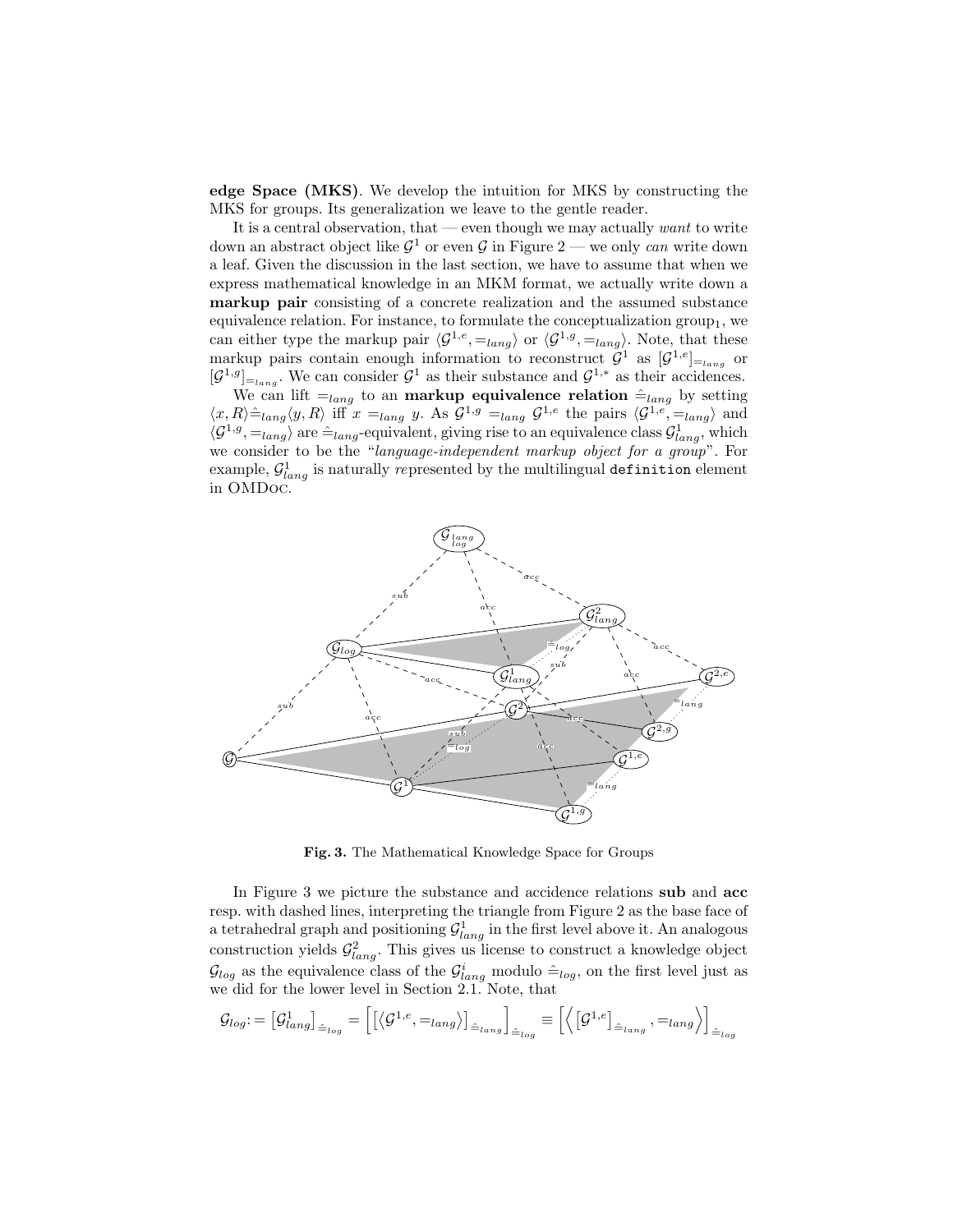The right-hand side of this is again an equivalence class of markup pairs, so we can consider G as the substance of  $\mathcal{G}_{log}$  and the  $\mathcal{G}^i$  as its accidences, making  $\mathcal{G}_{log}$ the "conceptualization-independent conceptualizations of group". In particular, all the relations in the lower part of Figure 3 commute. Note, that just as in the lower level, the objects become more explicit from left to right. Finally, we complete the picture by iterating the construction to obtain a knowledge object  $\mathcal{G}_{\substack{lang \\ log}}$  for the group that is "independent of everything 'relevant'", where the relevance is determined by the knowledge object's author's CoP, in our example the conceptualizations with respect to log and lang.

In particular, we obtain a knowledge object that no longer contains anything that the given Community of Practice deems substance-irrelevant.

## 3 Interpretations of MKS

In Section 2.1 we have presented a model of the reification of knowledge based on substance equivalences. We can interpret Figure  $2$  — i.e. the base face of the MKS tetrahedron — as the perspective of an author who writes down her knowledge with an audience in mind. Naturally, her membership in a Community of Practice (see 2.2) determines the employed implicit substance equivalences.

In 2.3, we completed this picture by extending the analysis with an account of markup processes resp. markup formats, yielding the mathematical knowledge space in Figure 3. Here, we can interpret the *right face of the MKS tetrahedron* (i.e. the triangle area between  $\mathcal{G}_{\substack{lang \\ log}}$ ,  $\mathcal{G}^{1,g}$ , and  $\mathcal{G}^{2,e}$ ) as the markup process, starting out with concrete materialization of knowledge, ending with a knowledge object in a markup format with explicit or inscribed substance equivalences.

## 3.1 MKS and the Content/Form Distinction

Let us now consider the *front face of the MKS tetrahedron* (i.e. the triangle area between  $\mathcal{G}_{\substack{lang \\ log}}$ ,  $\mathcal{G}$ , and  $\mathcal{G}^{1,g}$ . Starting at the top with  $\mathcal{G}_{\substack{lang \\ log}}$  which we call the Knowledge Object, we can distinguish its content from its form arriving at what we call the "**Form Object**" and the "**Content Object**" — which can be recurrently subjected to the same analysis (see Figure 4 for the resulting view of the front face of the MKS). With the substance perspective on the Content Object we arrive at what we call the "Platonic Object"<sup>8</sup>. Successively looking down the substance branch of the tree, we arrive at more and more fundamental, abstract objects. In particular, these are increasingly liberated from their conceptualization as well as presentation. In contrast, looking down the accidence

<sup>7</sup> Note, that the front face of the MKS tetrahedron is the only surface conceptually left as the back face's interpretation is analogous as it is just a variant.

<sup>8</sup> The existence of such an object is not discussed, since either ontological assumption has no consequences for the conceptual model. As soon as we start reifying implicit knowledge (independent from the underlying ontology) we have to choose a form which in turn materializes the object.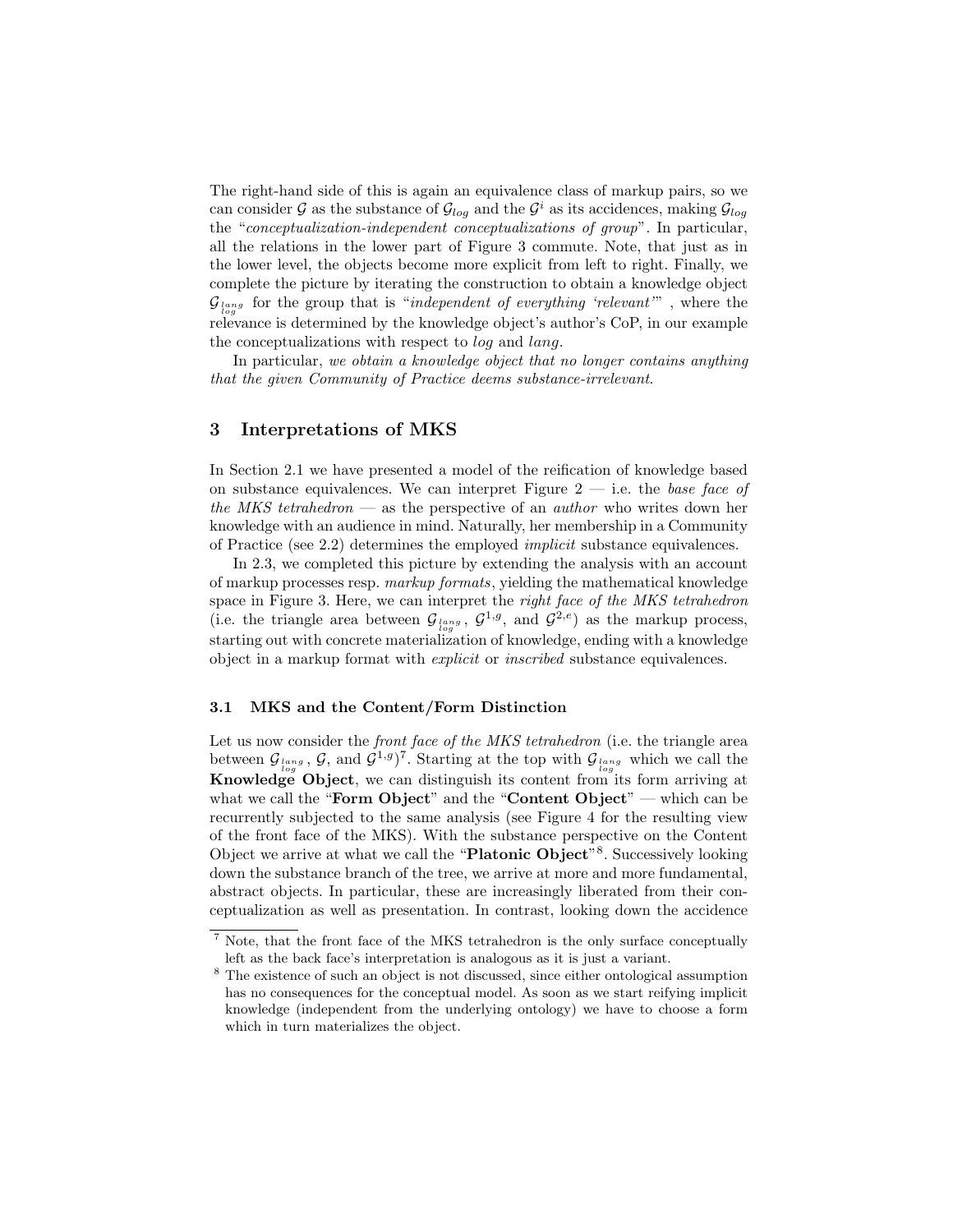branch we arrive at more and more concrete and tangible objects. In detail, the accidence view on the Content Object leads to its conceptualization level (the "Conceptualized Object"), where we have a representation of the content in which certain decisions of how to think about it have been taken (e.g. do we want to think about a group as an object, where the associative operation  $\circ$  is the primary concept or not?).



Fig. 4. The Analysis Triangle of a Knowledge Object

Now, let us look at the accidence aspect of the Form Object. As it becomes more and more concrete, we are lead to a presentation level and therefore to the concrete "Presented Object". The substance perspective on the Form Object reveals again a conceptualization level, which by our analysis above is the Conceptualized Object. Let us clarify this with the group example: if we want to talk about what 'the group' really is (i.e. the Platonic Object) we have to decide on a representation (otherwise communication is impossible). This selection determines which of the above definitions will be applied. In other words, the choice of the definition fixes the conceptualization of a group. The MKM community seems to concentrate on conceptualizations as semantic representations  $(\text{accidence of the content} = \text{substance of the form}).$ 

Interestingly, so far capturing knowledge has always aimed at those knowledge objects that are "independent of everything" and not at the Platonic Objects themselves (possibly because we mistook them for the same).

## 3.2 MKS and the MKM User

Now we want to look at the MKS from the perspective of the recipient of knowledge, i.e. the user or learner who starts with the concrete materialization of knowledge like a certain document. The user heads for the knowledge itself the Platonic Object — which is a Knowledge Object's author's point of departure. A reader has to differentiate between the potential content and the concrete form of a document. Depending on her personal choice what content and what form is, she understands and builds up her own knowledge. In contrast to the sender of knowledge, who knows the used equivalence relations (and more) and actively chooses the representation of content, the recipient of knowledge has to infer the applicable equivalence relations.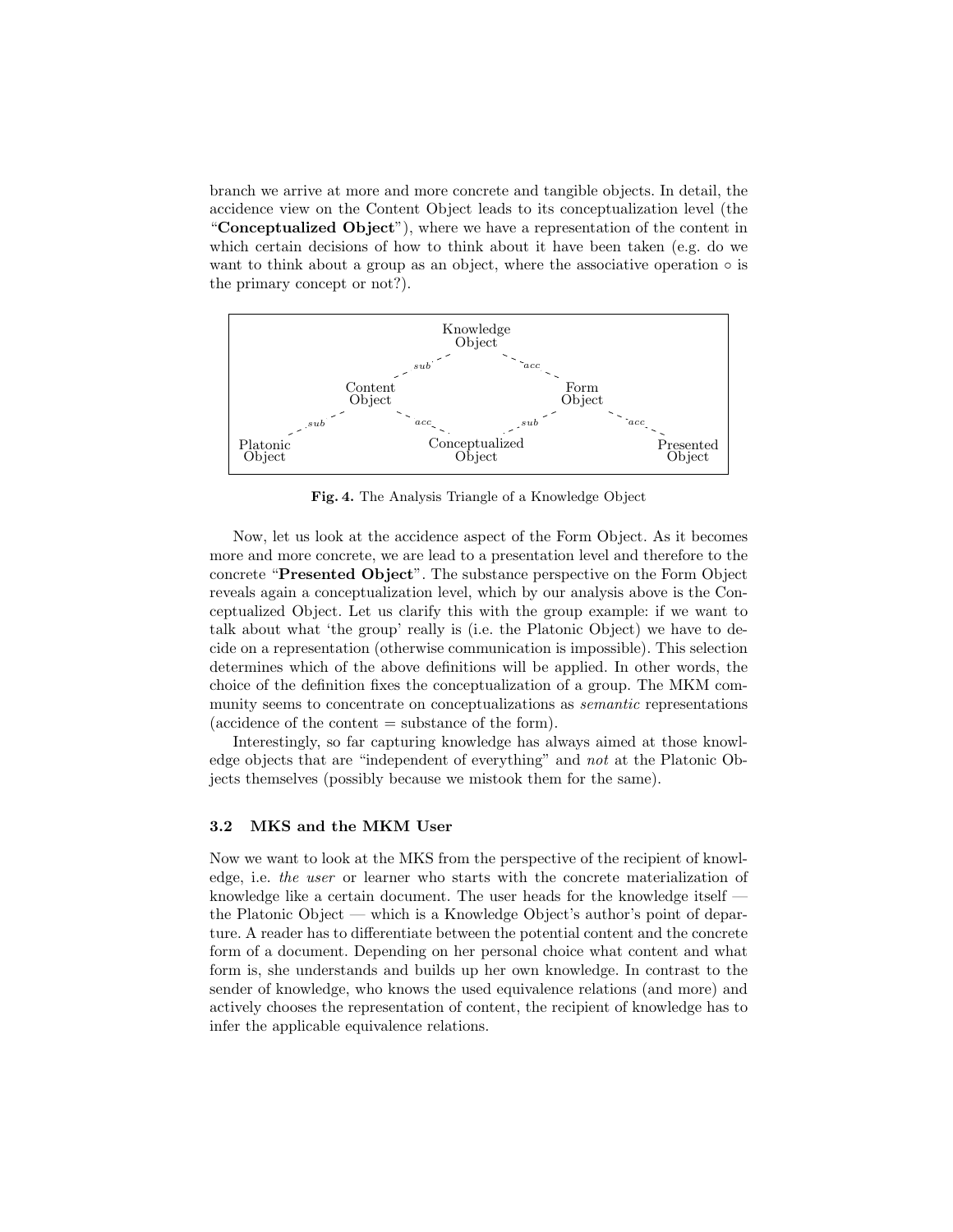We claim that the user perspective is already present in the analysis triangle that we have studied in the last section: let us look at a student confronted with a book. It contains the knowledge in its final presented representation (*Pre*sented Object), but the student is aiming at an understanding of the underlying substance (*Platonic Object*). In order to decide what the content or the form is in the Presented Object, the student has to envisage a Knowledge Object, i.e. a potential model of the real knowledge to be learned. From this hypothetical Knowledge Object she can infer the Content Object and the Form Object. This dramatically reduces the search space of possible interpretations of the Presented Object to the presentations of the Form Object. Here, "understanding" means that the student is able to distinguish between the content of the Form Object (Conceptualized Object) and the Presented Object as its form.

Again, interestingly, the user generally is thought of as either modeling the Platonic Object (e.g. in case of a lecture) or the Knowledge Object (e.g. in case of an MKM system), whereas we conjecture that the user is building a Conceptualized Object as approximation of the Platonic Object. Taking this seriously might help to understand how MKM systems need to be positioned in a learning cycle.

## 3.3 MKS and Narratives

In the discussion of knowledge/document markup formats on the level of theories, it is always difficult to decide what to mark up; the underlying knowledge or the structure of the document that conveys it. Note, that the underlying structures depend on the choice of conceptualization and therefore can be quite different.

Take for instance a didactically enhanced document that introduces a new concept by first presenting a naive, reduced approximation  $\mathcal N$  of the real theory  $\mathcal{F}$ , only to show an example  $\mathcal{E}_{\mathcal{N}}$  of where this is insufficient. Then the document proposes a first (straw-man) solution  $S$ , and shows an example  $\mathcal{E}_S$  of why this does not work. Based on the information gleaned from this failed attempt, the document builds the eventual version  $\mathcal F$  of the concept and demonstrates that this works on  $\mathcal{E}_{\mathcal{F}}$ . Let us visualize the narrative- and content structure in Figure 5. The structure with the solid lines and boxes at the bottom of the diagram represents the content structure, where the boxes  $\mathcal{N}, \mathcal{E}_{\mathcal{N}}, \mathcal{S}, \mathcal{E}_{\mathcal{S}}, \mathcal{F},$  and  $\mathcal{E}_{\mathcal{F}}$  signify theories for the content of the respective concepts and examples. The arrows  $m$ ark $\frac{1}{2}$ the  $\alpha$  part the the theory  $\alpha$  is the dashed lines stands for the orar  $\mathcal{M}_{\text{tive}}$ structure, where the arrows mark up the document structure. For instance, the slides  $sl_i$  are grouped into a lecture. The dashed lines between the two documents are pointers into the content structure. In the example in Figure 5, the second slide of "lecture" presents the first example: the text fragment  $n_1$  links the content  $\mathcal{E}_{\mathcal{N}}$ , which is referenced from the content structure to slide 1. The fragment  $n_2$  might say something like "this did not work in the current situation, so we have to extend the conceptualization. . . ".

If we look carefully, we can see that the lower level of the diagram represents the content of the knowledge (structured by the inherent semantic relations of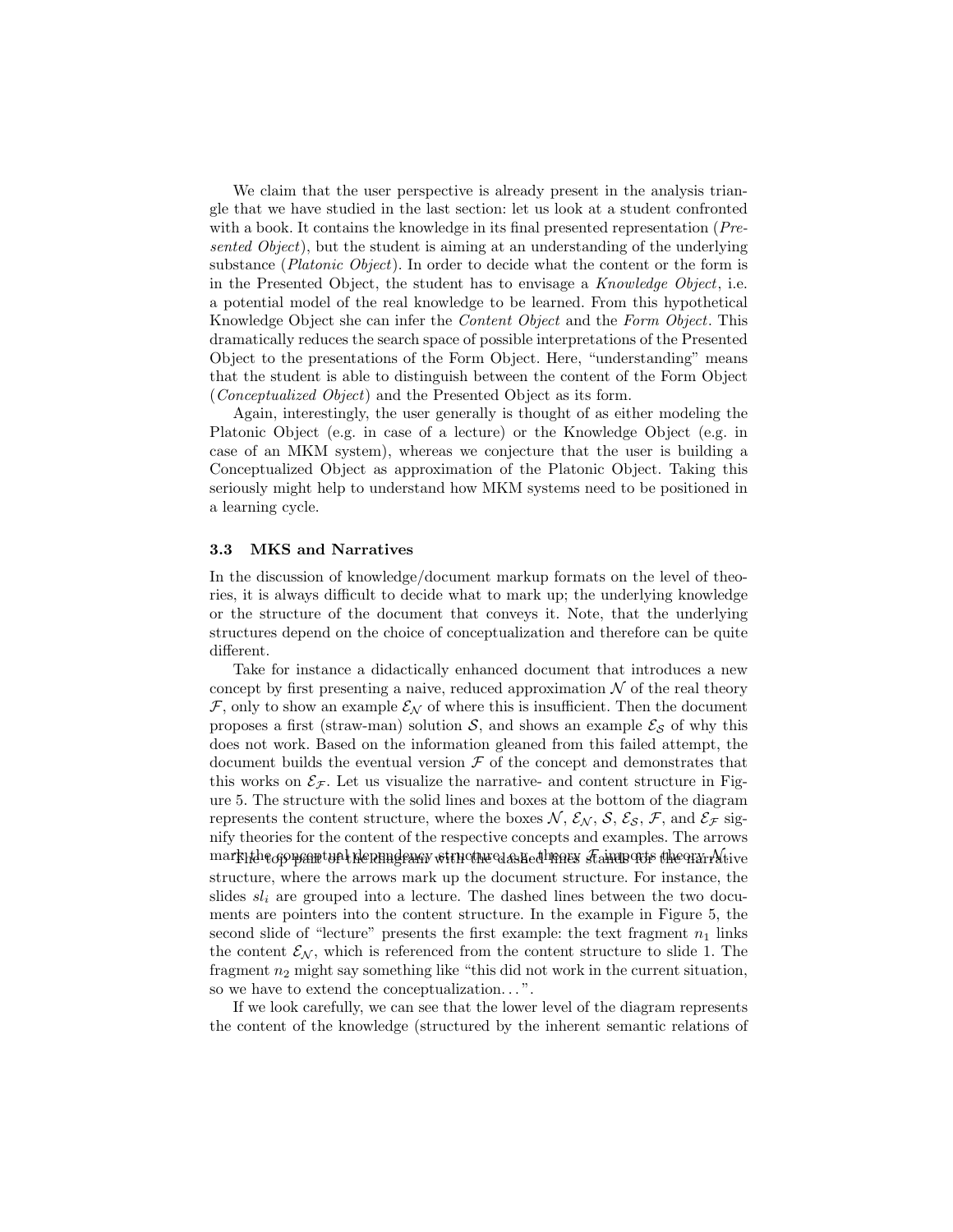

Fig. 5. An Introduction of a Concept via Straw-Man

the objects involved), and the upper part the form (structured, so that humans are motivated to concern themselves with the material, understand why some definitions are stated in just this way, and get the new information in easily digestible portions). For instance, the OMDoc format [Koh05a] contains theory-level content- and presentation markup infrastructure for these aspects. The theory-level content markup contains the constitutive representations structured by OMDoc theories and their semantic relations (e.g. inheritance), and the narrative markup contains the document structure (e.g. that of a course divided into lectures and further into slides), motivating narrative, course-specific information ("When is the final exam?"), etc.

Just as for content-based systems on the formula level, there are now MKM systems that generate presentation markup from content markup, based on general presentation principles, also on this level. For instance, the ActiveMath system  $[SBF<sup>+</sup>00]$  generates a simple narrative structure (the presentation; called a personalized book) from the underlying content structure (given in OMDoc) and a user model. However, a systematic analysis as we have attempted for the formula and statement levels above yielding the MKS is still missing. We do not even have a good understanding what the substance equivalences (and consequently the markup primitives) at the theory level might be. We conjecture that a thorough understanding of the substance/accidence aspects of the theory level (and a theory-level MKS) could eventually lead to a new generation of MKM systems, that can dynamically play with the content/form distinction to the benefit of the individual user.

# 4 Consequences for Mathematical Knowledge Management

Let us now speculate about the consequences of the suggested conceptual model for the field of mathematical knowledge management and the knowledge representation formalisms employed there.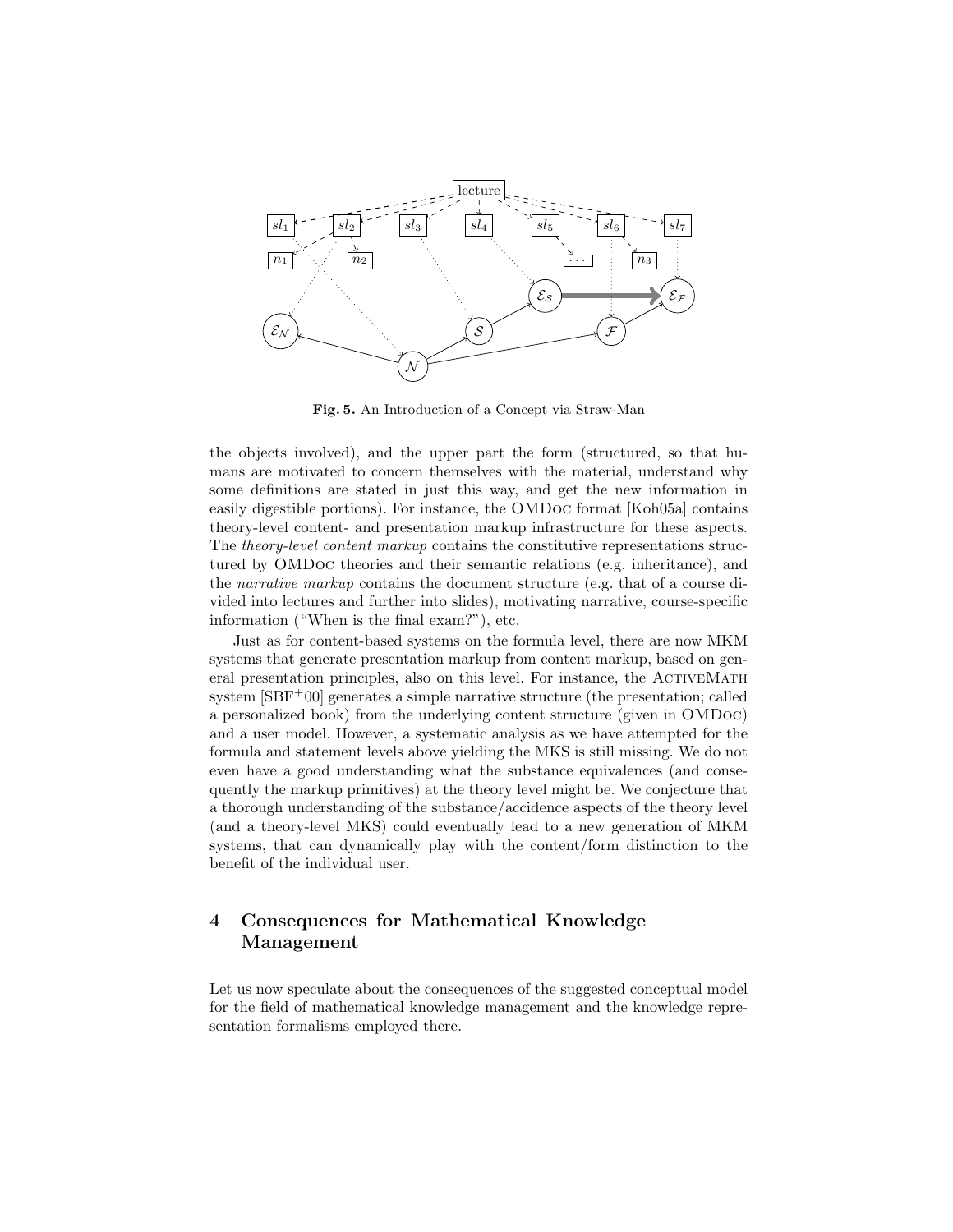The first consequence is that we have to extend the MKM representation formats with an explicit representation of substance equivalence relations. First steps into this direction have already been taken in  $[MKBO4,KBHL+03]$ , where a mathematical knowledge base was extended by a concept of "variants" to model language, verbosity, formalism, and partially also versioning variants. Our model here suggests that this approach needs to be systematized and explicit representations for 'higher-level' objects need to be introduced. Furthermore, we have to take stock of the various (sub)-relations of the substance equivalences. In [KA03], we have studied how (rather low-level, technical) substance equivalences interact with distribution and versioning of mathematical knowledge and documents. We will have to extend this to the semantic substance equivalences discussed here; [Hut04] goes first steps into this direction.

Another obvious consequence is that we will have to model *Communities of* Practice together with the mathematical knowledge in order to make the CoPdependencies explicit. However, it is not directly obvious how to model CoPs and their relations to each other. There are large CoPs, like the CoP shared by all the **STEM** fields<sup>9</sup>, and small ones whose members agree on particular mathematical objects and differ on others. For instance, it is a matter of CoP in Mathematics whether you accept the law of excluded middle or the axiom of choice. Such CoP differences can already be modeled in MKM formalisms that have a notion of theories that are ordered by inclusion or inheritance. But inclusion of accepted theories is not the only relation between CoPs. For instance, there are two CoPs in theoretical physics, one standardizing the Ricci tensor to twice the other. To model the equivalence (modulo renormalization), we need rich theory structure with theory morphisms like the ones assumed in [Far00,Koh05a]. The differing group conceptualizations can be handled in the same way.

But as we have seen, the influence of the CoP reaches much farther: Even the set of substance equivalences is determined by the CoP. Currently, the assumptions about these seem to be hardwired into the representation formats discussed and utilized in MKM. Depending on how extensive such influences turn out to be, we may have to make representation formats parametric to be able to model such influences explicitly. This also begs the question, whether future MKM knowledge bases will be CoP-specific (severely limiting their usefulness) or whether we will be able to have CoP-spanning knowledge bases. In the latter case, we could annotate documents with new kind of metadata, e.g. the CoP (or CoPs) of the author, or of the intended audience. This has been studied informally by projects that attempt large-scale multi-disciplinary knowledge collections like the Connexions project (see [CNX05,HBK03]) and turned out to be of central relevance for integration, navigation, and quality assurance.

## 5 Conclusion and Further Work

We have explored the space of (mathematical) knowledge MKS spanned by the substance/accidence distinction (with some philosophical excursions) that trig-

 $9 \text{ STEM} \longrightarrow$  Sciences, Technology, Engineering and Mathematics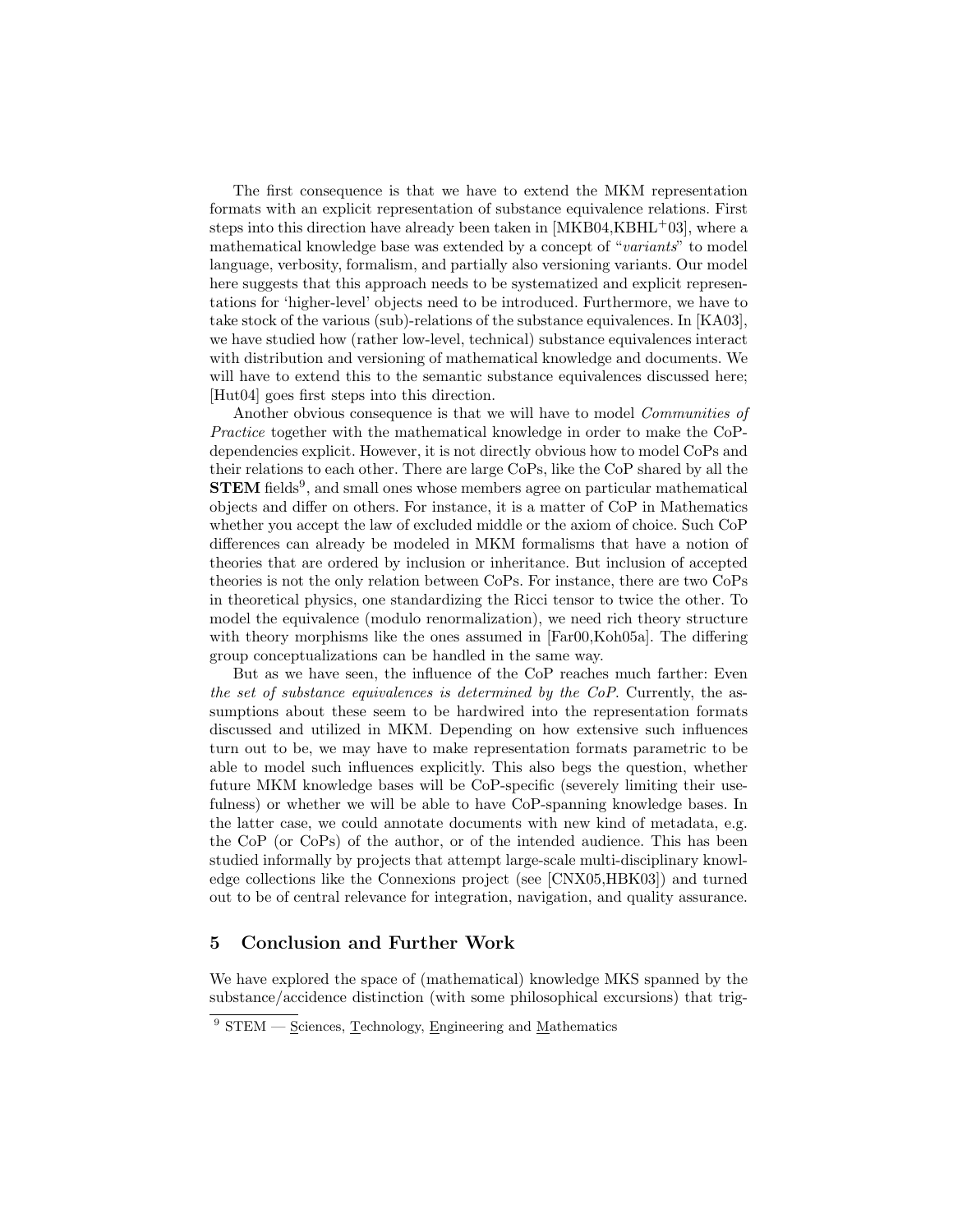gers content/form coordinates of a knowledge object which are discussed in various communities (like Artificial Intelligence, Logic & Foundations of Mathematics, document markup, or MKM). We have extended or contrasted the discussion there with cognitions in other scientific disciplines, specifically Knowledge Management and Social Sciences. In the former, the relevance of the context of knowledge is understood, whereas in the latter, the context of knowledge is studied and identified as Community of Practice. Based on this broadened view, we propose a more fine-grained, multi-layered model of the content/form distinction, which explains the apparent multi-faceted nature of the content/form debate. This model is based on two assumptions :

- $(i)$  the existence of a CoP-determined set of substance equivalences that identify the substance of a knowledge object by equating accidental representation commitments, and
- $(ii)$  the dialectic property of the substance and accidence aspects of a knowledge object

In our view, assumption  $(i)$  is very natural in the field of Mathematics and neighboring disciplines, and the CoP-dependency is often neglected, since it seems to hold for the large CoP shared by the STEM disciplines. This CoP also delineates the applicability of MKM techniques (which currently seem to hardwire the substance equivalences into the representation formats) to the STEM fields. Turned positively, we conjecture that

# MKM techniques can go wherever the substance equivalences of Mathematics hold!

On the technological side, our fine-grained knowledge space and its CoPdependence open whole areas of applications. CoP-information would allow to personalize presentations that are generated from content without assuming total knowledge about the user's preferences. Knowledge about the substance equivalences will (in principle) allow automatic translation (generation of variants tailored to the user and situation).

We hope that the musings presented in this paper will be taken up by others and contribute to a consensus about the foundations of mathematical knowledge, so that we can better manage it. In particular, we have to leave to further investigations the tasks of coming up with a content-oriented model of CoPs and their interrelations (we have only been able to motivate the necessity of this and identify some guiding questions in Section 4) and that of fully exploring the consequences for Mathematical Knowledge Management.

Unfortunately, the model of the knowledge space we have presented opens up as many questions as it helps answer, e.g. what does the knowledge space look like where other forms of substance equivalences are involved. For instance, in the Arts and Humanities, a similar model might be applicable, only that form of an artifact or representation is considered its substance, e.g. in a poem, whereas the meaning is considered its accidence. After all, we 'interpret a poem' giving it multiple possible meanings. This suggests the existence of a tetrahedral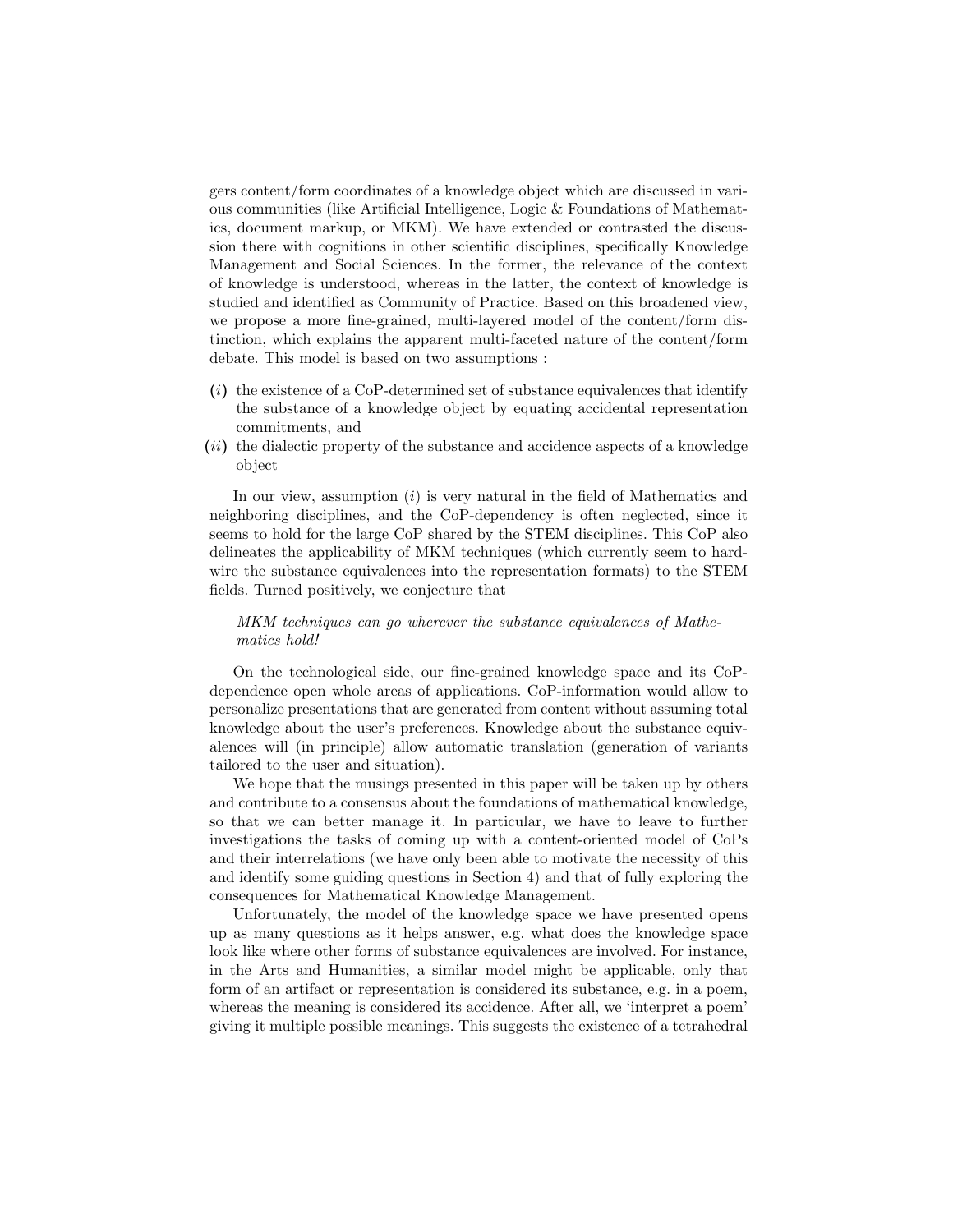knowledge space that is 'dual' to the one depicted in Figure 3. This could help solve the riddle that knowledge is considered "objective" in some communities and "subjective" by others.

# References

- [ABC<sup>+</sup>03] Ron Ausbrooks, Stephen Buswell, David Carlisle, Stphane Dalmas, Stan Devitt, Angel Diaz, Max Froumentin, Roger Hunter, Patrick Ion, Michael Kohlhase, Robert Miner, Nico Poppelier, Bruce Smith, Neil Soiffer, Robert Sutor, and Stephen Watt. Mathematical Markup Language (MathML) version 2.0 (second edition). W3c recommendation, World Wide Web Consortium, 2003. Available at http://www.w3.org/TR/MathML2.
- [BCC<sup>+</sup>04] Stephen Buswell, Olga Caprotti, David P. Carlisle, Michael C. Dewar, Marc Gaetano, and Michael Kohlhase. The Open Math standard, version 2.0. Technical report, The Open Math Society, 2004. http://www.openmath. org/standard/om20.
- [BD91] John Seely Brown and Paul Duguid. Organizational Learning and Communities of Practice:Toward a Unified View of working, Learning and Innovation. Organization Science, 2(1):40–57, 1991.
- [BD00] John Seely Brown and Paul Duguid. The Social Life of Information. Harvard Business School Press, 2000.
- [BP64] Paul Benacerraf and Hilary Putnam, editors. Philosophy of Mathematics: Selected Readings. Cambridge University Press, 2nd edition 1983 edition, 1964.
- [CNX05] Connexions. Project home page at http://cnx.rice.edu/, seen January 2005.
- [CS98] Lassaad Cheikhrouhou and Volker Sorge. Planning equivalence proofs. In Workshop on Using AI Methods in Deduction at CADE-15, 1998.
- [DP98] Thomas H. Davenport and Laurence Prusak. Working Knowledge. Harvard Business School Press, 2000 edition, 1998.
- [Far00] William Farmer. An infrastructure for intertheory reasoning. In David McAllester, editor, Automated Deduction – CADE-17, number 1831 in LNAI, pages 115–131. Springer Verlag, 2000.
- [Hal59] Marshall Hall. The Theory of Groups. The Macmillan Company, New York, 1959.
- [HBK03] Geneva Henry, Richard G. Baraniuk, and Christopher Kelty. The connexions project: Promoting open sharing of knowledge for education. In Syllabus, Technology for Higher Education, 2003.
- [Hei00] Bettina Heintz. die innenwelt der mathematik. zur kultur und praxis einer beweisenden disziplin. Springer-Verlag Wien, 2000.
- [Hut04] Dieter Hutter. Towards a generic management of change. In Christoph Benzmüller and Wolfgang Windsteiger, editors, Computer-Supported Mathematical Theory Development, number 04-14 in RISC Report Series, pages 7–18. RISC Institute, University of Linz, 2004. Proceedings of the first "Workshop on Computer-Supported Mathematical Theory Development" held in the frame of IJCAR'04 in Cork, Ireland, July 5, 2004. ISBN 3-902276-04-5. Available at http://www.risc.unilinz.ac.at/about/conferences/IJCAR-WS7/.